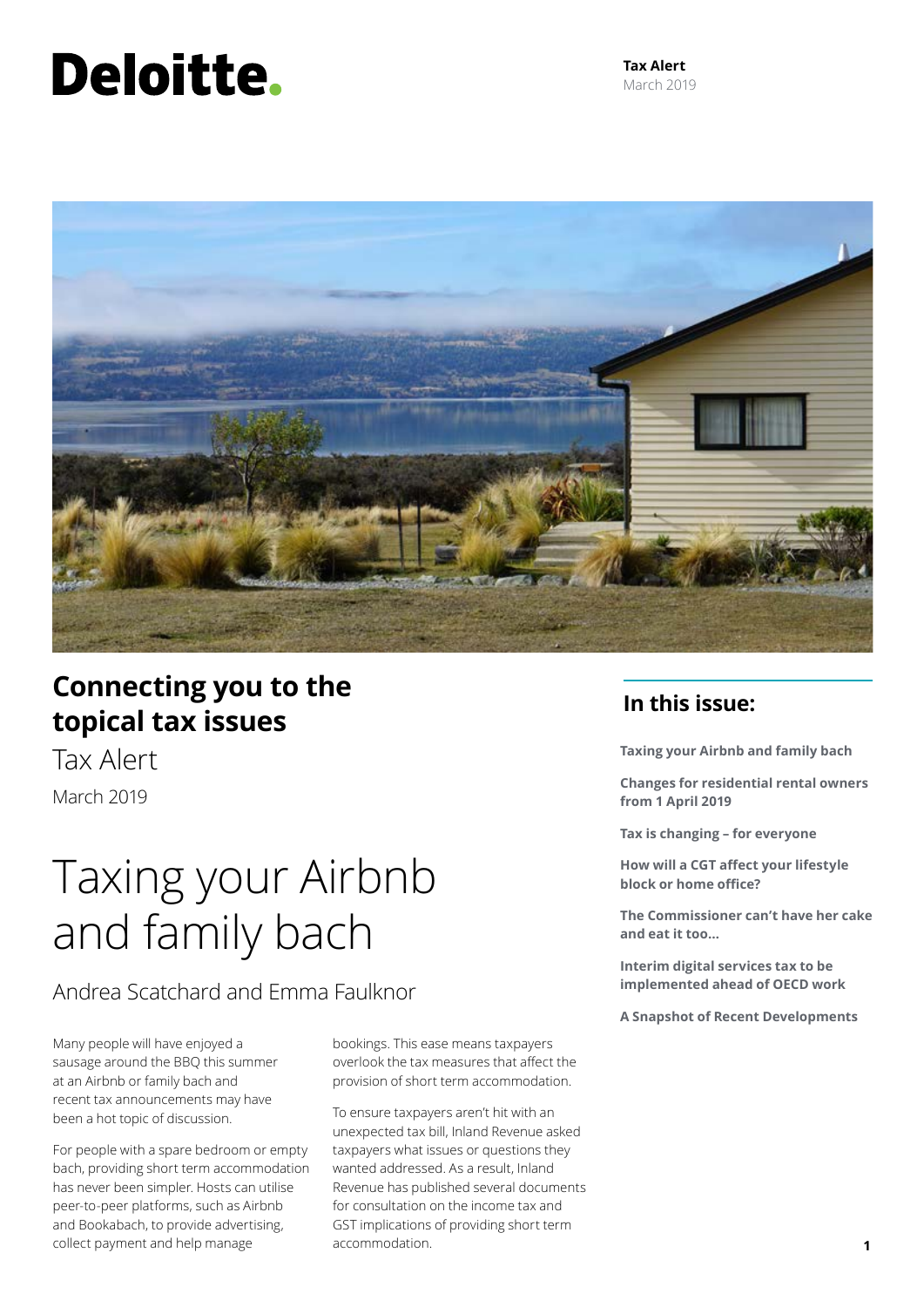

Although the documents do not propose significant changes to the current practice, they should help to simplify what can be a confusing area for taxpayers. Accommodation provided by a trust will be addressed by Inland Revenue at a later date.

### **Income tax issues**

The income tax treatment when providing short term accommodation will vary depending on the situation. The income tax documents address the different methods available to calculate taxable income in each situation, such as providing a room in your home, your whole home or holiday home for rent.

# **Accommodation provided in your home**

Generally short term accommodation providers will have the choice of returning income under a new standard cost method or an actual cost method. The standard cost method is intended to reduce the compliance costs of taxpayers.

#### **Standard cost method**

Under the proposed standard cost method, the rental income is not taxable provided the income earned is less than the standard cost. To the extent the

Although the documents do not propose significant changes to the current practice, they should help to simplify what can be a confusing area for taxpayers. Accommodation provided by a trust will be addressed by Inland Revenue at a later date.

income earned exceeds the standard cost the amount will be taxable.

The standard cost method will generally only be available to individual hosts, who rent rooms for less than 100 room nights per year and who are not GST registered. The proposed standard costs are \$50 per room per night if the host owns the home, or \$45 per room per night if the host rents the home. These amounts have been set based on the average cost of owning or renting a home plus the cost of short term accommodation items such as breakfast, linen, cleaning etc.

The standard cost method for boarders will continue to apply to the provision of boarding services. The draft determination will apply from the start of the 2020 year and reduces the set weekly cost to \$183 per week for each boarder, although there will no longer be a different rate for the third and subsequent boarders. The standard cost determination for boarders cannot be used for short stay guests, flatmates or tenants.

The standard cost method will be simpler to apply than the actual cost method. Taxpayers who earn income less than the standard cost amount do not have to return the income. However, by using the standard cost method taxpayers will not be able to deduct for any actual expenditure and will be unable to claim any losses from providing the accommodation.

#### **Actual cost method**

If taxpayers cannot or do not want to use the standard cost method, for example if their actual costs are higher than \$50 per night, the deductions can be based on actual expenditure.

Unlike the standard cost method, the rental income will be treated as taxable.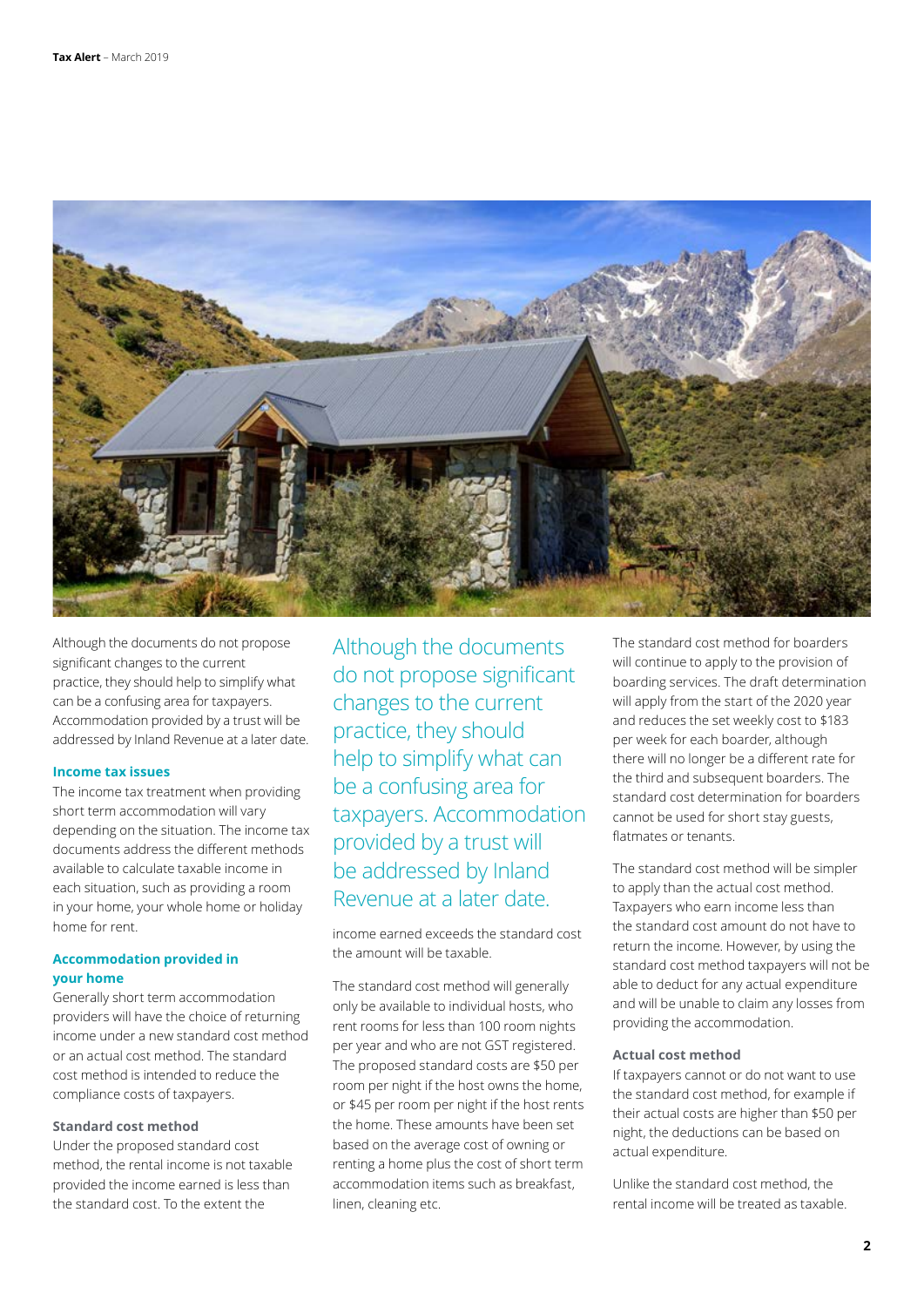Expenditure that relates only to the rental activity should be 100% deductible. However, expenses that are for both rental and private purposes should be apportioned. Depreciation losses on assets that are also used by tenants should also be apportioned.

The apportionment calculation should take into account the floor area of your house and the number of nights the room or rooms were rented out.

#### **Holiday homes**

Specific rules apply to holiday homes, as they are frequently left unoccupied. In our experience the rules can be quite complex to apply, so this draft guidance on the different rules is welcomed.

#### **Mixed use assets**

The mixed use asset rules apply to taxpayers who provide accommodation on a property that they and short term guests use but that is vacant for more than 62 days in a year, such as the family bach.

The mixed use asset rules factor in the vacancy to the deductions available and taxable income should not include rental receipts from certain family members or when renting to people for less than 80% of the market value rental.

#### **Standard tax rules**

If you cannot use the mixed asset rules, the standard tax rules will apply to your property. It is possible for a taxpayer to switch between the rules in different income years where the number of vacant days varies each year.

Under the standard tax rules, all amounts received for accommodation services provided will be taxable. Expenditure will need to be apportioned between private and rental use although expenditure wholly related to renting the property should be fully deductible. Such expenditure could include advertising, cleaning and additional rates and insurance costs incurred because the property is rented out.

#### **Goods and services tax**

Unlike the income tax draft items, which are generally quite comprehensive, the GST draft item is remarkably light on detail, to the point where a little knowledge could be dangerous for homeowners. We hope that the more detailed document promised is issued promptly, as without this the current draft item may serve as a useful high level summary, but it provides no real guidance for taxpayers who face some very complex GST issues.

That said, it is useful for the moment to touch on some (but definitely not all) of the common GST issues that are faced in relation to short term accommodation to illustrate the things that homeowners should be considering:

- **•** Is the accommodation exempt from GST as residential accommodation (such as a standard residential rental tenancy) or potentially subject to GST (such as short term accommodation, whether in a room or a whole house or bach)?
- **•** Is the nature of the accommodation provision business like and therefore a taxable activity, or is it in fact more like a hobby?
- **•** If subject to GST, is there a need to charge GST? If the property owner is registered for GST already, even if in relation to some other taxable activity, then GST must be charged. If the property owner is not already registered for GST, they must register if the level of taxable supplies exceeds (or is expected to exceed) \$60,000 per annum. Voluntary registration is possible even if the level of supplies is under this threshold.
- **•** While it can be attractive to register for GST voluntarily, in order to recover 3/23 of some or all of the purchase price of a property, in the long term this may not be the best decision financially. Upon sale of the property, or deregistration from GST, the homeowner could effectively lose 3/23 of any capital gain on the property.
- **•** If the property is owned in a trust, company or other entity, then "private" use by individuals associated with the owner (such as shareholders, trustees or beneficiaries) is a deemed supply for GST and the market value must be taken into account when assessing the \$60,000 threshold. If GST registered, GST must be returned on the market value of these "private" supplies.
- **•** Complicated change of use adjustments can be required if the home is used for both personal and GST taxable purposes.

We note the deadline for consultation on these documents is 22 March 2019. If you wish to provide comment on the consultation documents please contact your usual Deloitte tax advisor before then.



**Andrea Scatchard Associate Director** Tel: +64 7 838 4808 Email: ascatchard@deloitte.co.nz



**Emma Faulknor Senior Consultant** Tel: +64 7 838 4818 Email: efaulknor@deloitte.co.nz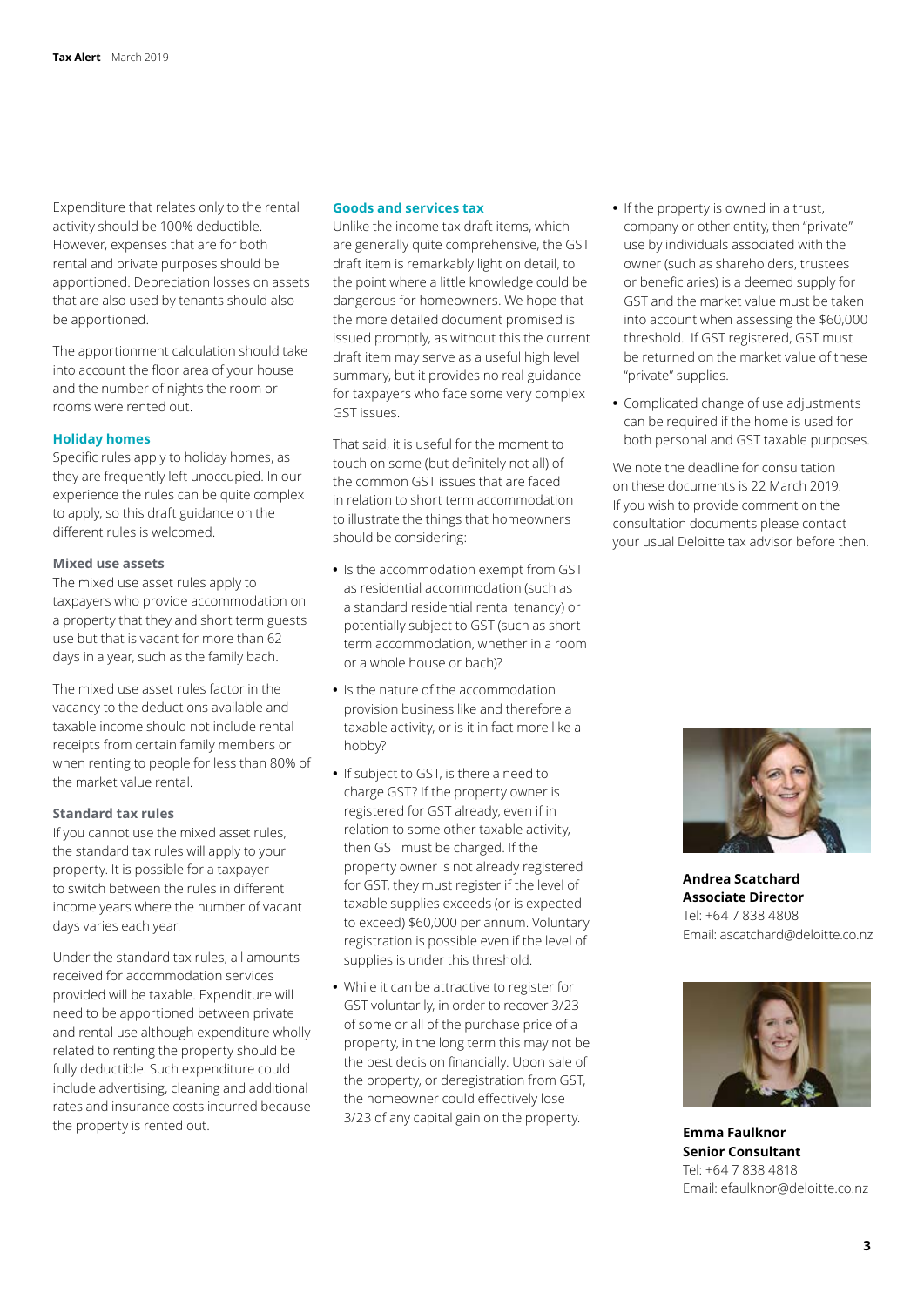# Changes for residential rental owners from 1 April 2019

By Robyn Walker and Blake Hawes



As the media and commentators continue to have a field day analysing the recommendations in the Tax Working Group Final Report and its majority position advocating a capital gains tax, a different set of new rules which will affect many residential landlords are close to implementation and requires some serious thought.

The Taxation (Annual Rates for 2019-20, GST Offshore Supplier Registration, and Remedial Matters) Bill which was introduced to Parliament on 5 December 2018 includes fundamental changes to the treatment of residential rental property losses as one of its "remedial matters".

These new rules have an intended application date of the start of the 201920 income year. And if you're wondering whether that application date seems alarmingly close, you'd be correct. As most residential rental property owners are likely to have a standard 31 March balance date, these rules will apply from 1 April 2019.

## **To put it simply**

The proposed legislation intends to end landlords offsetting losses incurred on residential rental properties against other sources of income (for example salary or wages and investment income), which generally results in a reduced tax liability and in many cases an income tax refund.

Any losses should not be permanently lost, instead they are 'quarantined' and can be carried forward and offset against any future income derived from residential rental property, and in some cases this could include any taxable income arising from the sale of the property itself.

#### **What you need to know**

While these rules are still to be enacted and therefore are subject to change, the key features of these rules and what may need considering if you own a residential rental property are:

1. Property affected by the changes will only be "residential rental properties" which are on "residential land" and the rules will not apply to any land that is your main home, a mixed use asset or property that will be taxed on sale under the ordinary land sales rules, such as land purchased with the intention of resale which is rented out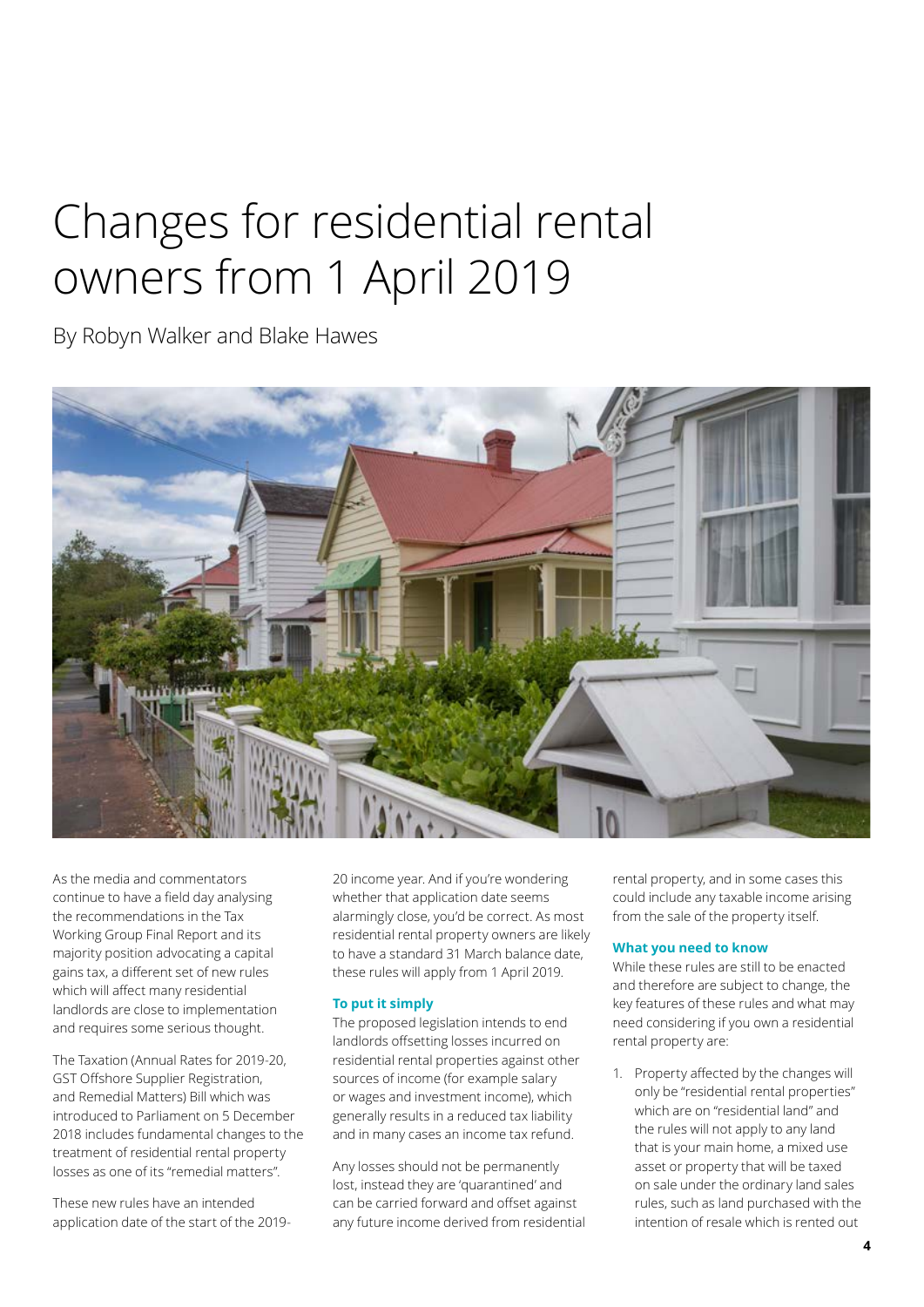

in the interim. This doesn't provide an out for property which simply *may* be taxed, for example if it is sold within the 5 year bright-line period.

- 2. "Residential land" is not restricted to land in New Zealand. Land anywhere in the world will potentially be subject to these rules.
- 3. Taxpayers with more than one rental property who wish to treat their rental properties on a property-by-property basis will be required to make an election to Inland Revenue or the default position of a portfolio basis will be deemed to have been chosen. This choice can have an impact on the use of ring fenced losses and should be considered carefully. For existing landlords, an election must be made with the tax return for the 2019/20 income year.
- 4. Particular provisions will apply to prevent taxpayers using interposed entities to avoid the application of the proposed rules. The use of a company between the taxpayer and the residential rental property would be caught if the company was considered to be "land rich".

It is worth noting that these rules will not apply to widely-held companies (those with 25 or more un-associated shareholders).

## **Thought should be given to**

The choice to treat rental properties on a portfolio basis or property-by-property basis isn't necessarily a straightforward one. It may depend on the expectation of what will happen in the event of property being sold.

- **•** The portfolio basis (the default option) will allow a taxpayer to treat all of their properties as if they were one. This will allow an offset of expenses against income across all rental properties in a portfolio. In the event that property is taxable on sale (for example if it is sold within a 5 year or 10 year period, as applicable), carried forward losses can be used to offset any taxable gain on the sale to nil. In the event that an entire portfolio of property is sold, any remaining carried forwarded losses would be left stranded unless the entire portfolio was taxable on sale.
- **•** The property-by-property basis will not allow expenses from one property to be offset to income from another. However, if any of the properties in the portfolio

becomes taxable on sale, the ring fenced losses for that property will be accessible to the taxpayer to offset against other income.

The provisional tax rules may apply to certain taxpayers who previously used rental property losses to reduce their income tax liability. If without rental property losses your residual income tax liability may be higher than \$2,500 consideration will be required to determine provisional tax obligations and effort will be required to manage these payments of tax going forward.

Given the spotlight rental properties have been given in the last year and the changing legislative landscape we recommend consulting your tax advisor to make sure you have your head around all the changes before they take effect next month.



**Robyn Walker National Technical Director** Tel: +64 4 470 3615 Email: robwalker@deloitte.co.nz



**Blake Hawes Consultant** Tel: +64 4 831 2483 Email: bhawes@deloitte.co.nz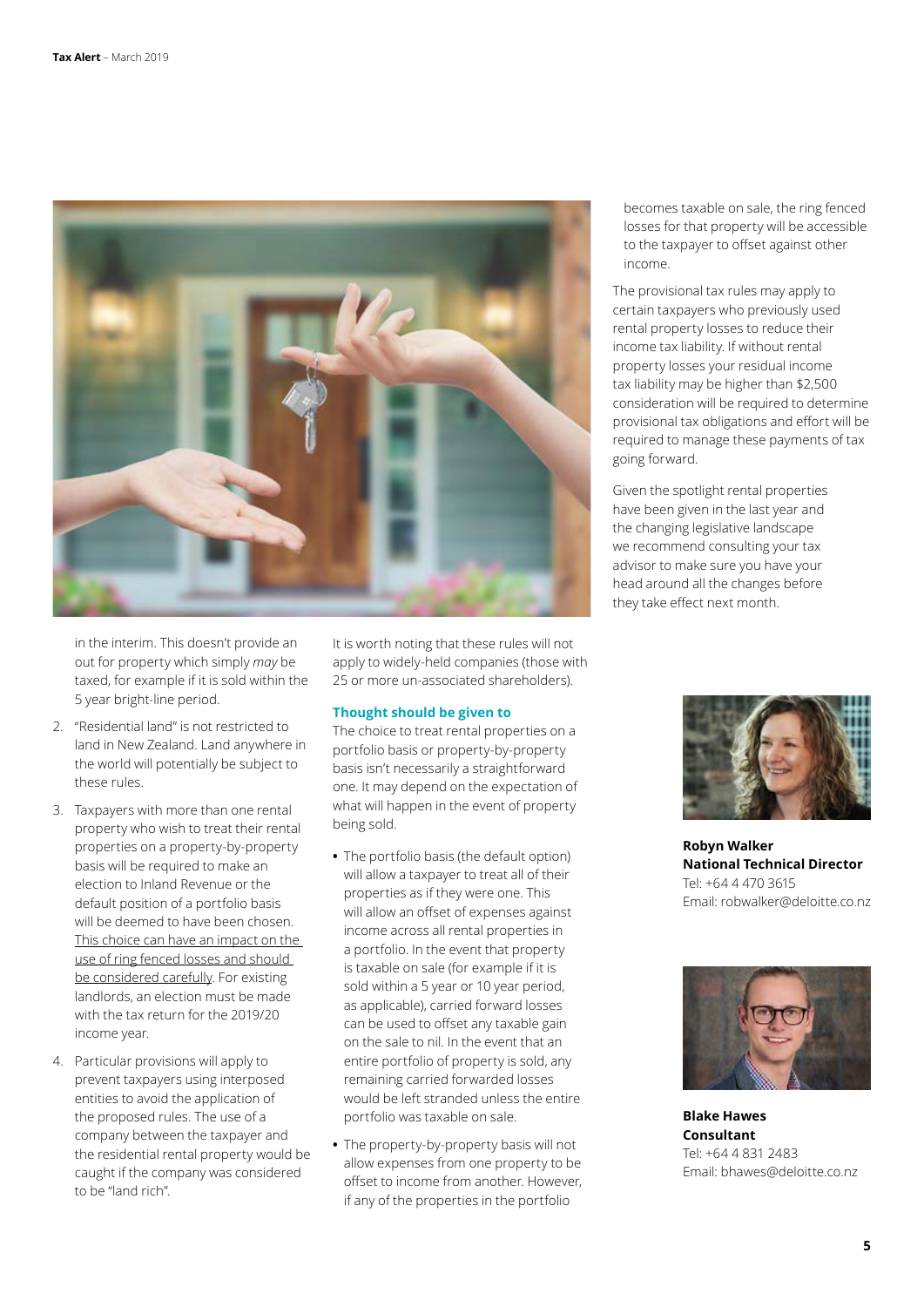# Tax is changing – for everyone

By Susan Wynne and Emma Faulknor



The transformation programme of Inland Revenue to modernise the tax system continues and changes taking effect in April this year will include a new year-end process that will impact all individual taxpayers. To clarify, an individual taxpayer is a natural person, that is, you or me but not a company, trust or other type of entity.

The Government intends to simplify individual taxpayers' filing obligations and ensure that the appropriate rates of tax are deducted throughout the year. For individuals that only earn salary and wages or investment income it is intended that Inland Revenue will work out whether they have a refund or tax to pay after the end of the year. The Personal Tax Summary (PTS) that many individuals will have requested in the past will no longer be provided. This will apply from the tax year ending 31 March 2019.

These changes are dependent on the passing of legislation in the Taxation (Annual Rates for 2018-19, Modernising Tax Administration, and Remedial Matters) Bill,

which is currently before the Committee of the whole House. It is also dependent on the processes in Inland Revenue's new computer system START (which stands for Simplified Tax And Revenue Technology). The go-live date for income tax data and processes to be available in the new system is 26 April 2019.

# **Information collection**

In our [article](https://www2.deloitte.com/nz/en/pages/tax-alerts/articles/payday-reporting-around-corner.html) earlier this year, we discussed the changes to Inland Revenue's collection of employment income information from payday reporting. Inland Revenue will be using the information they collect to pre-populate individuals' income tax information.

The frequency of reporting investment income, such as interest and dividends, is also set to increase and this will assist Inland Revenue in pre-populating individuals' income tax information. The changes to the reporting of investment income are optional from April 2019 and become mandatory from April 2020. The due date for interest income reporting for the 2019 and 2020 years has been moved forward from the traditional 31 May due date to 15 May until investment income information is received monthly from 1 April 2020.

The new online services provided by Inland Revenue via myIR are intended to make it easier for businesses to meet the new reporting requirements. These changes will allow IR to have a more real-time view of taxpayer's obligations. These types of income on which information will be collected regularly are referred to as 'reportable income'.

#### **Automatic tax square up**

Under the proposals, individuals will fall into one of three groups for operational proposes that will determine the level of information they are required to provide to Inland Revenue. It will be possible for a person to move between the groups in different income years. Inland Revenue will use current year income information along with previous returns and personal tax summaries to determine what additional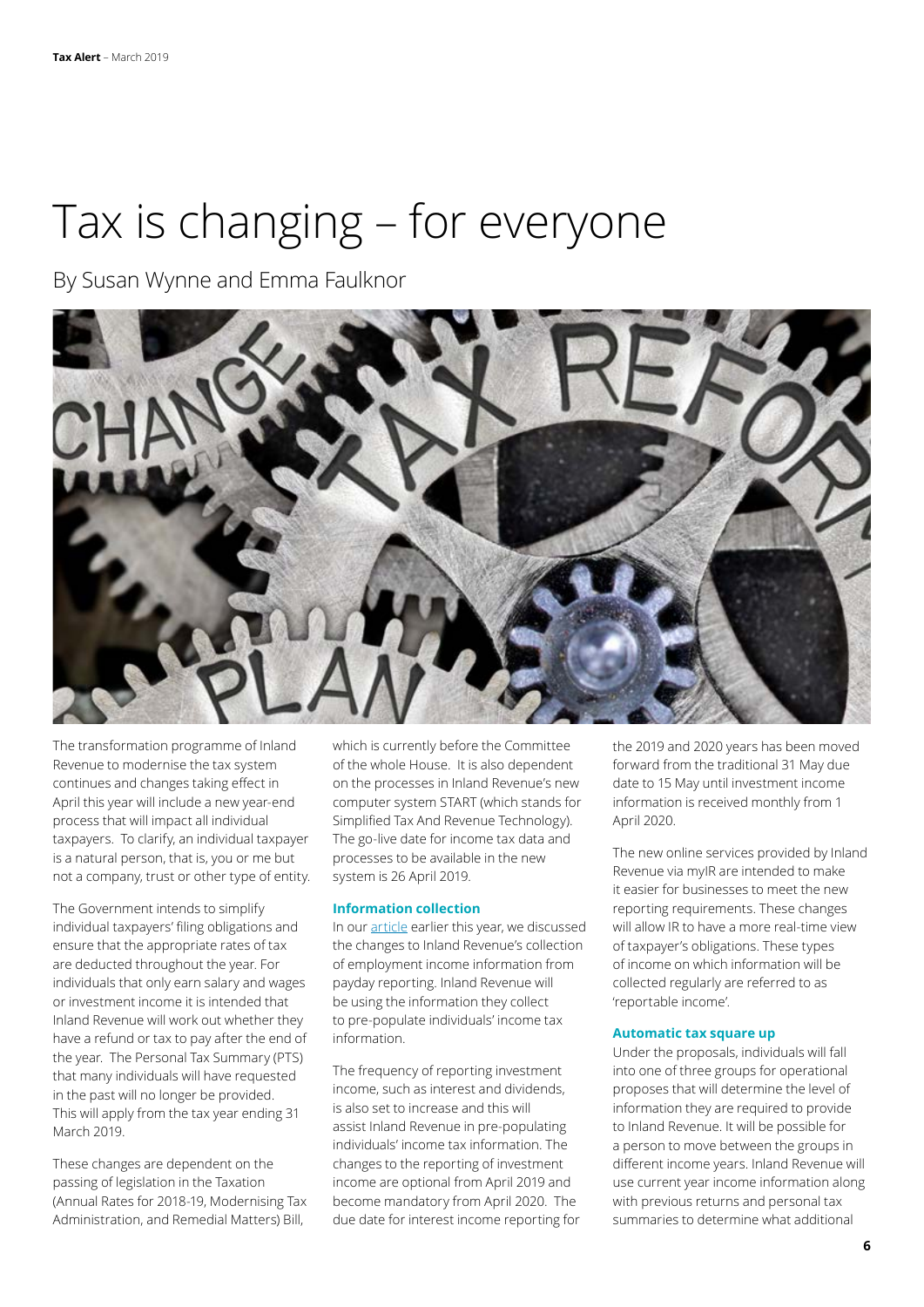

information is needed and whether to automatically calculate the taxpayer's assessment.

The first group will generally include people who only earn income that is reported to Inland Revenue throughout the year, such as PAYE deducted income or investment income. If Inland Revenue judges the information to be correct it will automatically generate a tax refund or tax obligation. The taxpayer will not have to interact with Inland Revenue as was required in the past. Refunds are intended to be paid by direct credit and individuals will just need to make sure their contact details and bank account are up-to-date with Inland Revenue.

A key issue here is if there is other income to report for a particular year when an automatic tax refund is generated. Officials recommended changes to the legislation for the year-end process so that taxpayers treated as solely earning reportable income have until terminal tax due date to make an amendment to their automatic assessment without interest or penalties being imposed, unless they are subject to the provisional tax regime. Individuals will also be able to notify Inland Revenue via myIR if they expect to begin earning other income so their tax

position isn't automatically calculated.

Based on figures released by Inland Revenue, it is expected that approximately 1.67 million people will automatically receive a tax refund for the 2019 tax year. This will include 950,000 people who had previously applied for and received a refund and also 720,000 people who had not previously received a refund. It may be less agreeable if you are part of the approximately 115,000 that are expected to have additional tax to pay for the first time. This number is expected to decline as Inland Revenue targets taxpayers to make changes during the year to ensure the correct of amount of tax is paid during the year so year-end tax debt is minimised.

There will be some concessions to yearend tax debt. For example, if the tax to pay is \$50 or less and relates to income of \$200 or less which should have had tax deducted under a withholding regime then the tax may not have to be paid. This will include employment income, dividend and interest income which should have had PAYE or resident withholding tax (RWT) withheld.

### **Do I have to provide additional information?**

The other two groups of taxpayers will be required to provide additional information to Inland Revenue. Those taxpayers categorised in the second group will have to provide or confirm some additional information whereas those in the third group will have to provide income information similar to the current IR 3 process. The categorisation is based on the level of additional information required but will include people who earn only some or no reportable income.

Taxpayers will have access to this information online via myIR. The website will show income details which have been pre-populated by Inland Revenue based on payroll information. MyIR will also show the income categories Inland Revenue associates with you, for example rental income, based on previous returns filed. Investment income will also be visible once those provisions come into force but until then individuals will need to provide this information to Inland Revenue.

An individual and their tax agent (if they have one) will be able to update the information held by Inland Revenue via myIR. For example, provide details of rental income, overseas income or tax deductions.

Essentially, if you currently file an IR 3 you will still be required to disclose similar information to Inland Revenue. The process may be simplified though where information such as salary and wages can be pre-populated by Inland Revenue. Taxpayers will have access to this information online via myIR. The website will show income details which have been pre-populated by Inland Revenue based on payroll information. MyIR will also show the income categories Inland Revenue associates with you, for example rental income, based on previous returns filed.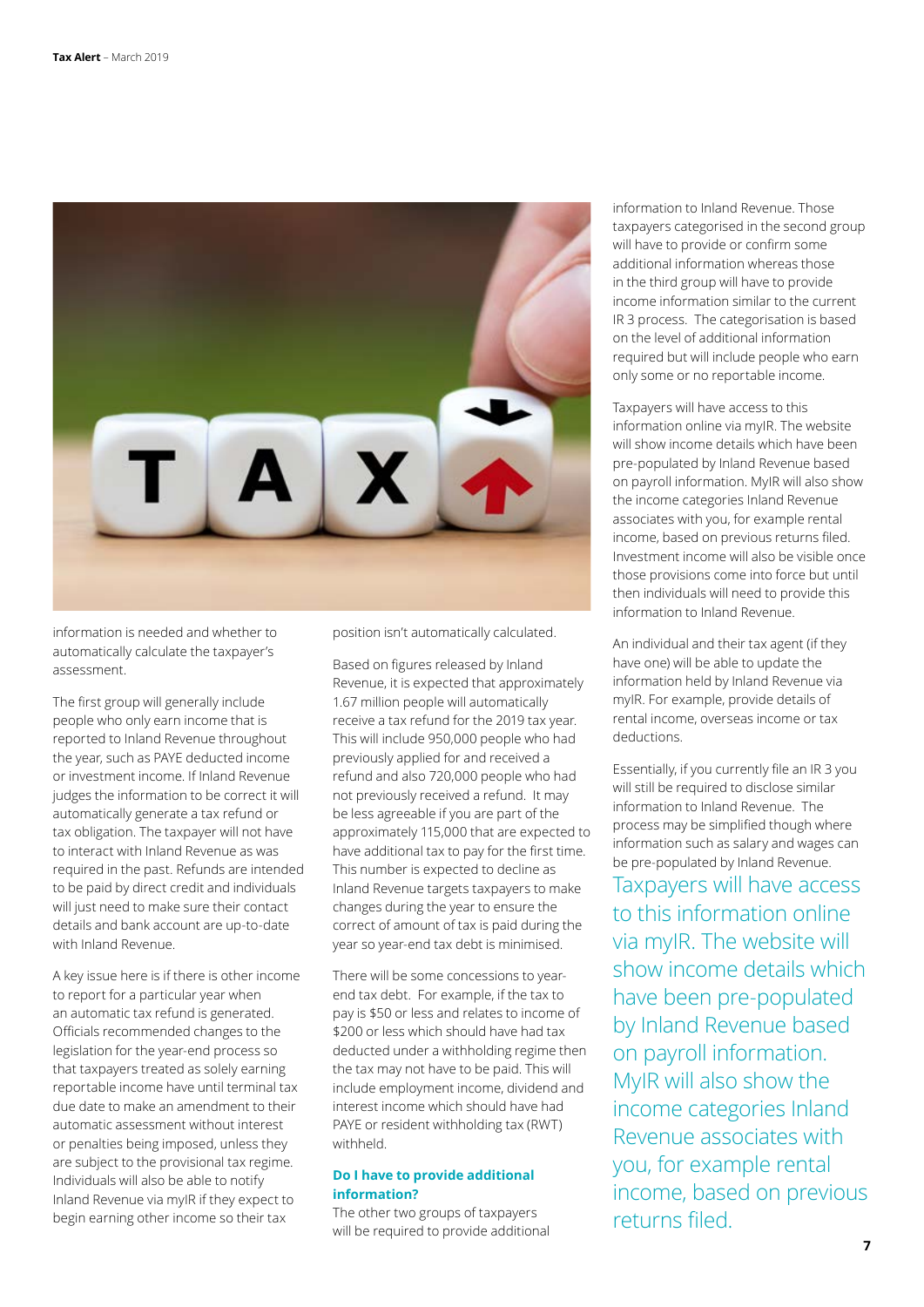### **How does Inland Revenue know what my correct tax rate is?**

Currently an employer deducts PAYE based on the information provided by the employee. Inland Revenue only advises the employer to change the tax rate where they have information that the rate applied is incorrect. Inland Revenue does not suggest a more suitable tax code where one is available. We note a person who earns PAYE income can be on an unsuitable tax code without it being incorrect. This means in some situations, an over or under payment of tax will arise which previously was settled under the PTS/IR 3 process.

Under the proposed changes, Inland Revenue will notify taxpayers who earn PAYE income if there is a more suitable tax code. Recognising that the ultimate decision rests with the taxpayer, the individual does not have to accept the suggested tax rate but Inland Revenue will notify the employer if they do.

This same monitoring will also apply to investment income. However Inland Revenue will instruct the payer to update the withholding tax rate applied to investment income where the individual accepts or does not respond to Inland Revenue's suggestion.

### **Tailored tax code**

Where a person has two sources of PAYE income, they are currently required to use a secondary tax code or apply for a special tax code. Because of the nature of New Zealand's progressive personal income tax rates the use of a secondary tax code frequently results in overpayments of PAYE and, to be fair, most people either are not aware they can apply for a special tax rate or are unable to estimate their income for the year to apply for one. To overcome these issues, the Government has proposed a tailored tax code process effective from 1 April 2019. Inland Revenue will introduce an online application process and proactively recommend tailored tax rates to individuals.

#### **How do I claim my donations rebate?**

The administration of donation tax rebates is also changing. From April 2019 Inland Revenue will accept donation receipts uploaded electronically via myIR. A taxpayer may no longer have to file a tax credit claim if they upload donation receipts during the year, as Inland Revenue will automatically issue a refund where they consider the person is entitled to the refund. Inland Revenue will consider things such as whether a valid donation has been made to a charitable organisation and whether the taxpayer's taxable income exceeds the donations made in the claim.

This new approach is not compulsory for taxpayers. A person may complete the donation section when providing other income information in myIR or still complete a separate tax claim form either online or in paper form. If you have a tax agent, they can complete this for you on your behalf.

#### **What if I don't have a myIR account?**

Once income tax is live in the START system taxpayers will be encouraged to use myIR to check whether they will receive a refund or have tax to pay and update their details, rather than contact Inland Revenue. Inland Revenue acknowledges that not all customers are able to, or want to, use its online services and has confirmed that it will keep other channels of communication, including mail and telephone, open so taxpayers can meet their tax obligations.

#### **Conclusion**

We note Inland Revenue have announced they will temporarily shutdown from the afternoon of 18 April 2019 until the morning of 26 April 2019 to update their systems for these changes. This covers the Easter and Anzac day public holidays so will only impact three working days to minimise disruption to taxpayers.

The changes to individuals' filing obligations apply to the year ending 31 March 2019 and will replace the existing personal tax summary and income tax return filing processes. Given some of the fundamental changes involved we can only hope Inland Revenue systems can cope and that Inland Revenue will have sufficient resources to manage the increased activity.

The changes to individuals' filing obligations apply to the year ending 31 March 2019 and will replace the existing personal tax summary and income tax return filing processes. Given some of the fundamental changes involved we can only hope Inland Revenue systems can cope and that Inland Revenue will have sufficient resources to manage the increased activity.



**Susan Wynne Associate Director** Tel: +64 7 838 7923 Email: swynne@deloitte.co.nz



**Emma Faulknor Senior Consultant** Tel: +64 7 838 4818 Email: efaulknor@deloitte.co.nz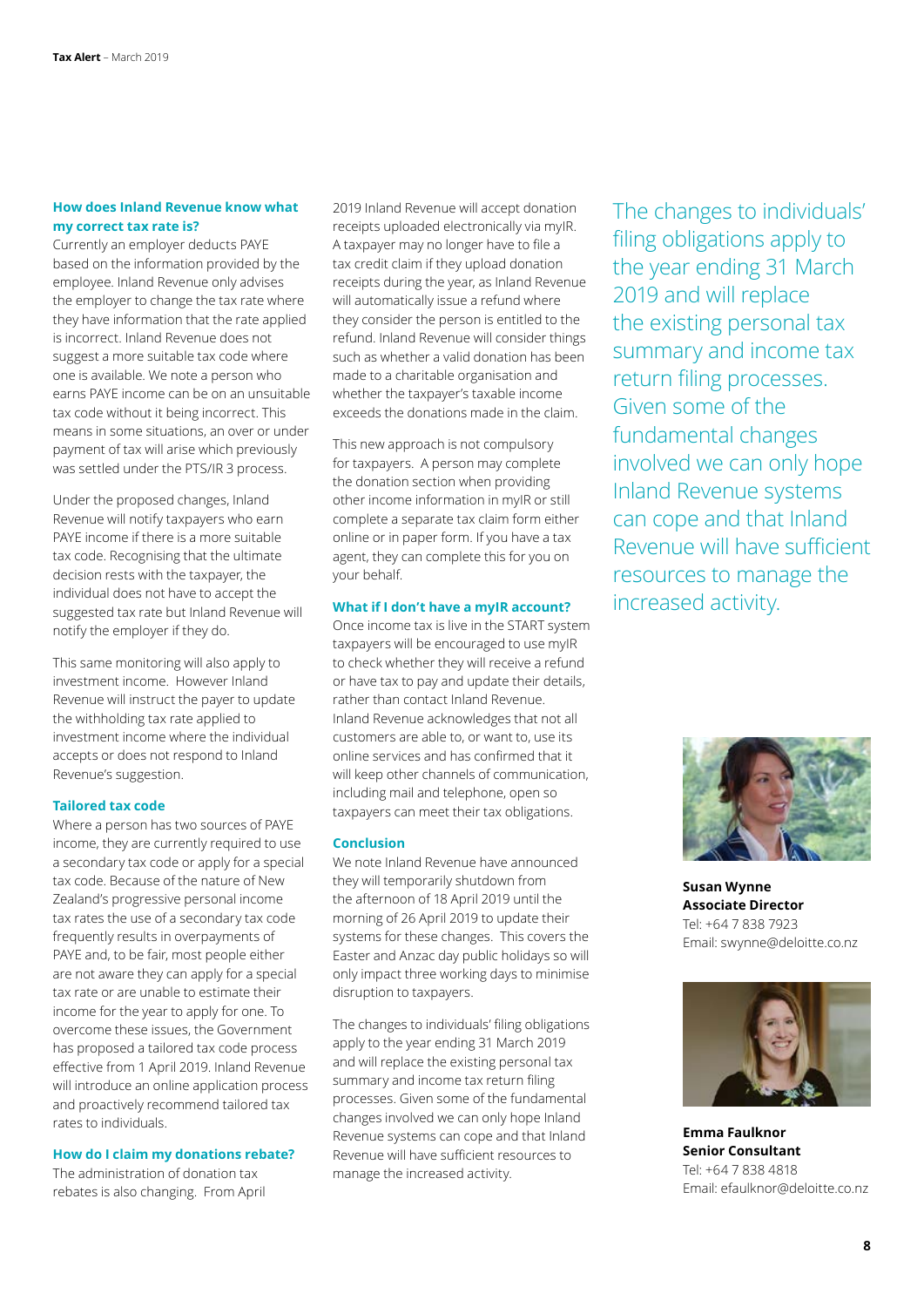# How will a CGT affect your lifestyle block or home office?

By Emma Marr



Since the Tax Working Group (TWG) released their [final Report](https://taxworkinggroup.govt.nz/resources/future-tax-final-report) on 21 February 2019, there has been a flood of commentary on the pros and cons of a capital gains tax (CGT). Understandably the commentary has been at a policy level, rather than detailed debate about how the CGT would work.

Although it is well understood that the family home would not generally be subject to a CGT, there is some detail around this that is probably not as well understood. We won't know until April 2019 which recommendations from the final report the Government will be adopting, but understanding more about the proposals would help create a more fully informed debate about the effect of a CGT in New Zealand.

We'll cover a couple of the issues affecting family homes below. As always, if you want to discuss this or any other aspect of the TWG Report in more detail, contact your usual Deloitte advisor. You can also read our [initial analysis](https://www2.deloitte.com/nz/en/pages/tax/articles/capital-gains-tax-nz.html) of the Report, and refer to our useful [infographic](https://www2.deloitte.com/nz/en/pages/tax/articles/tax-working-group-infographic.htmlhttp://)

# **What is an 'excluded home'?**

To go back to basics, the majority of the TWG recommended that there be a comprehensive CGT that applies to most assets. The main exemption to this would be the family home – the place that a person owns, where they "choose to make their home by reason of family or personal relations or for other domestic or personal reasons". Every taxpayer could have an excluded home, but a couple would generally only have one excluded home between them, unless special

circumstances meant two excluded homes had to be maintained. Otherwise, if a person owns more than one property that they consider is an 'excluded home', they would have to choose which one is the excluded home.

If property is owned by a family trust, that property can be an excluded home if a settlor of the trust is living in the property or the property is occupied by a beneficiary of the trust and the beneficiary is irrevocably entitled to the property or the proceeds from the sale of the property as beneficiary income.

### **Will my lifestyle block be subject to CGT?**

The short answer to this is: it depends how big it is. The proposed exemption for the family home only extends to the home, the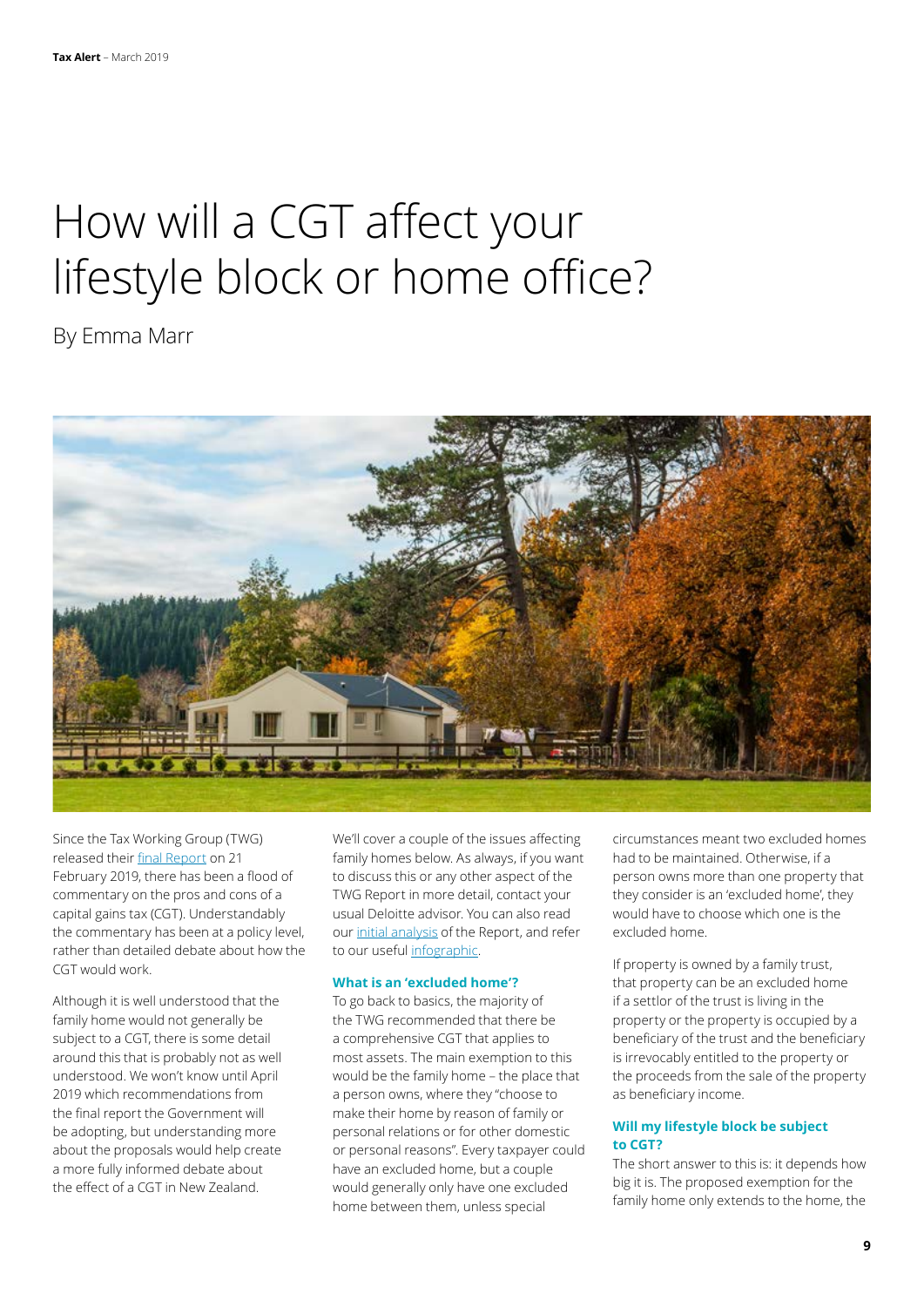land under the home, and the land around the house up to the lesser of 4,500m2 or "the amount required for the reasonable occupation and enjoyment of the house".

The Report includes an example to illustrate how this works. A farmer owns a 100 acre sheep farm, and approximately 4,000m2 of this comprises their house and gardens. The rest is used for the farm. Only the house and the surrounding  $4,000$ m<sup>2</sup> would be the excluded home. If the farmer sold their house and farm, the excluded home would be exempt from CGT but the rest of the land would not. A valuation would be used to determine the value of the excluded home.

Conversely, if the gardens surrounding the home exceeded 4,500m2, the additional land above the 4,500m2 allowance would be subject to CGT on sale. Obviously the same principles would apply to smaller lifestyle blocks.

# **What if the excluded home is used for earning income?**

If you are using your excluded home partially as your home and partially for a business (such as a home office, holiday accommodation, flatmates or borders), this will influence whether your excluded home escapes the CGT net. The TWG suggests that the owners of such a property should either:

- **•** Choose to treat the house as an excluded home (if they use at least 50% of it as their home), but have no deductions for any business-related property costs; or
- **•** Take deductions for business related costs, but also pay CGT if they sell the house, on that part of the house that was used for running a business.

The Report includes some examples to illustrate how this would work, we replicate these below.

"**Home office**. Dinesh owns a fivebedroom house that he uses as a residence for himself and his family. He If you are using your excluded home partially as your home and partially for a business (such as a home office, holiday accommodation, flatmates or borders), this will influence whether your excluded home escapes the CGT net.

also runs a consulting business out of one room in his house. As the area of the house used for income-earning purposes is minor and the house is more than 50% used as a residence, Dinesh can choose that the entire property will be an excluded home. However, if Dinesh chooses this option, he will not be entitled to claim any deductions for expenses relating to the property against the income from his consulting business"

"**Airbnb**. Mary purchases a house, which she occupies as her main home. The house has two living areas, one of which has a small kitchenette. Mary decides to advertise the use of one of the bedrooms and the second living area with the small kitchenette (approximately 33% of the total floor area of her house) on Airbnb. Mary has paying guests staying in her house for an average of 50 days each year. Mary uses those areas for her own private use at other times of the year.

"Both the area used (33% of the floor area) and time the area was used for incomeearning purposes (an average of 50 days a year) amount to less than 50% incomeearning use of the property. Therefore, Mary can choose that the entire property will be an excluded home. However, if Mary chooses this option, she will not be entitled to claim any deductions for the expenses relating to the property against her Airbnb income."

#### "**Part of a larger building used for**

**private purposes.** Ruby owns a fivebedroom property that she uses to run a bed and breakfast business. Ruby uses four of the bedrooms and most of the living areas for the bed and breakfast business. However, Ruby occupies one of the bedrooms and a small living area and bathroom attached to that bedroom, as her residence – approximately 20% of the floor area of the property.

"The 20% of the property used as Ruby's residence can be treated as an excluded home and Ruby would only have to pay tax on 80% of the gain on sale."

The same would apply to home owners who have flatmates or borders.

#### **Deloitte comment**

We're resisting the temptation to read the tea leaves and predict whether either of these proposals will be adopted by the Government. Commenting on the proposals at this stage might be premature, as the Government might reject both ideas. The difficult part, as always, will be in getting the proposals into sensible legislation that can be easily understood and implemented.



**Emma Marr Associate Director** Tel: +64 4 470 3786 Email: emarr@deloitte.co.nz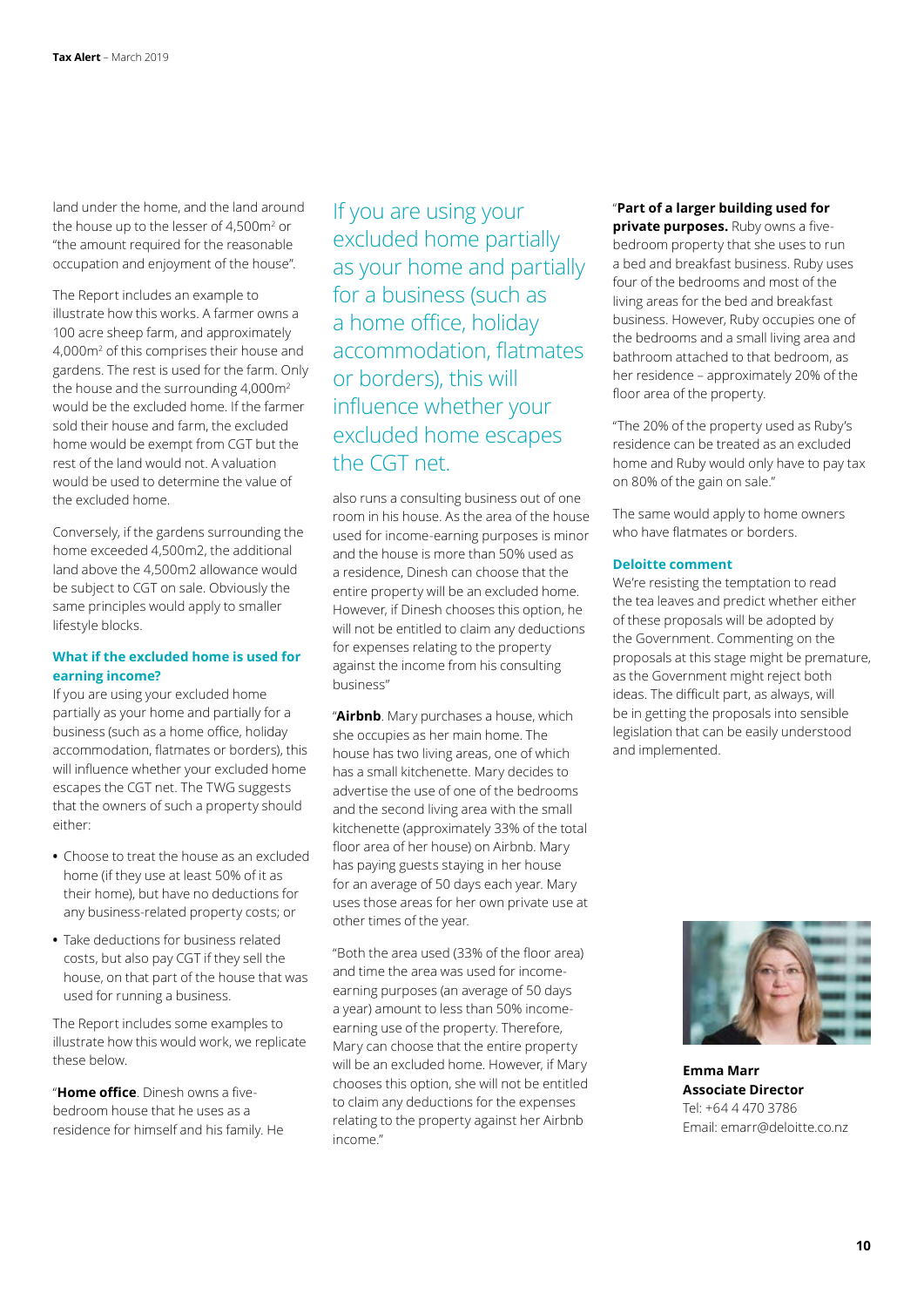# The Commissioner can't have her cake and eat it too…

By Campbell Rose, Virag Singh and Krishant Sen



On 5 November 2018, the High Court delivered its judgment in **Frucor Suntory** [New Zealand Limited v Commissioner](https://forms.justice.govt.nz/search/Documents/pdf/jdo/2e/alfresco/service/api/node/content/workspace/SpacesStore/0708a852-6e39-4b12-9ee6-66770f1063e0/0708a852-6e39-4b12-9ee6-66770f1063e0.pdf)  [of Inland Revenue,](https://forms.justice.govt.nz/search/Documents/pdf/jdo/2e/alfresco/service/api/node/content/workspace/SpacesStore/0708a852-6e39-4b12-9ee6-66770f1063e0/0708a852-6e39-4b12-9ee6-66770f1063e0.pdf) deciding that a financing transaction involving the use of optional convertible notes was not a tax avoidance arrangement.

The case is noteworthy for its findings on the manner in which to assess the commercial and economic reality of an arrangement - including the extent to which a lens of commercial/unrelated party orthodoxy must be applied in doing so. The Court also made important findings regarding whether foreign tax savings are relevant to a New Zealand anti-avoidance analysis, and whether an issue of shares gave rise to economic cost in the sense contemplated by Parliament so as to result in deductibility for income tax purposes.

#### **Background facts**

The key facts can be summarised as follows:

- **•** Frucor had issued optional convertible Notes (the **Notes**) to a third party bank (the **Bank**) with a face value of \$204m. Interest was payable on the Notes at a rate of 6.5% per annum. The maturity date for the Notes was 5 years from the issue date.
- **•** The repayment of the principal sum owing on the Notes could be satisfied through the Bank exercising its option to acquire shares (the **Shares**) in Frucor on maturity of the Notes. The Shares would not carry any voting rights.
- **•** On the day the Notes were issued to the Bank, Frucor's Singapore-based parent (the **Parent**) entered into a

forward purchase agreement to acquire the Shares on maturity of the Notes for \$149m (this amount was paid by the Parent to the Bank upon entry into the forward purchase agreement). The Bank and Parent had agreed in the transaction documentation that the lowest price in respect of the Shares for financial arrangements rules purposes was \$204m. This resulted in interest deductions for the Bank equal to the difference between \$204m and \$149m i.e. \$55m. The remaining \$55m of the amount lent by the Bank under the Notes was borrowed by the Bank from its group's offshore treasury vehicle.

**•** Frucor paid interest of \$66m over the term of the Notes and claimed deductions for this amount under the financial arrangements rules.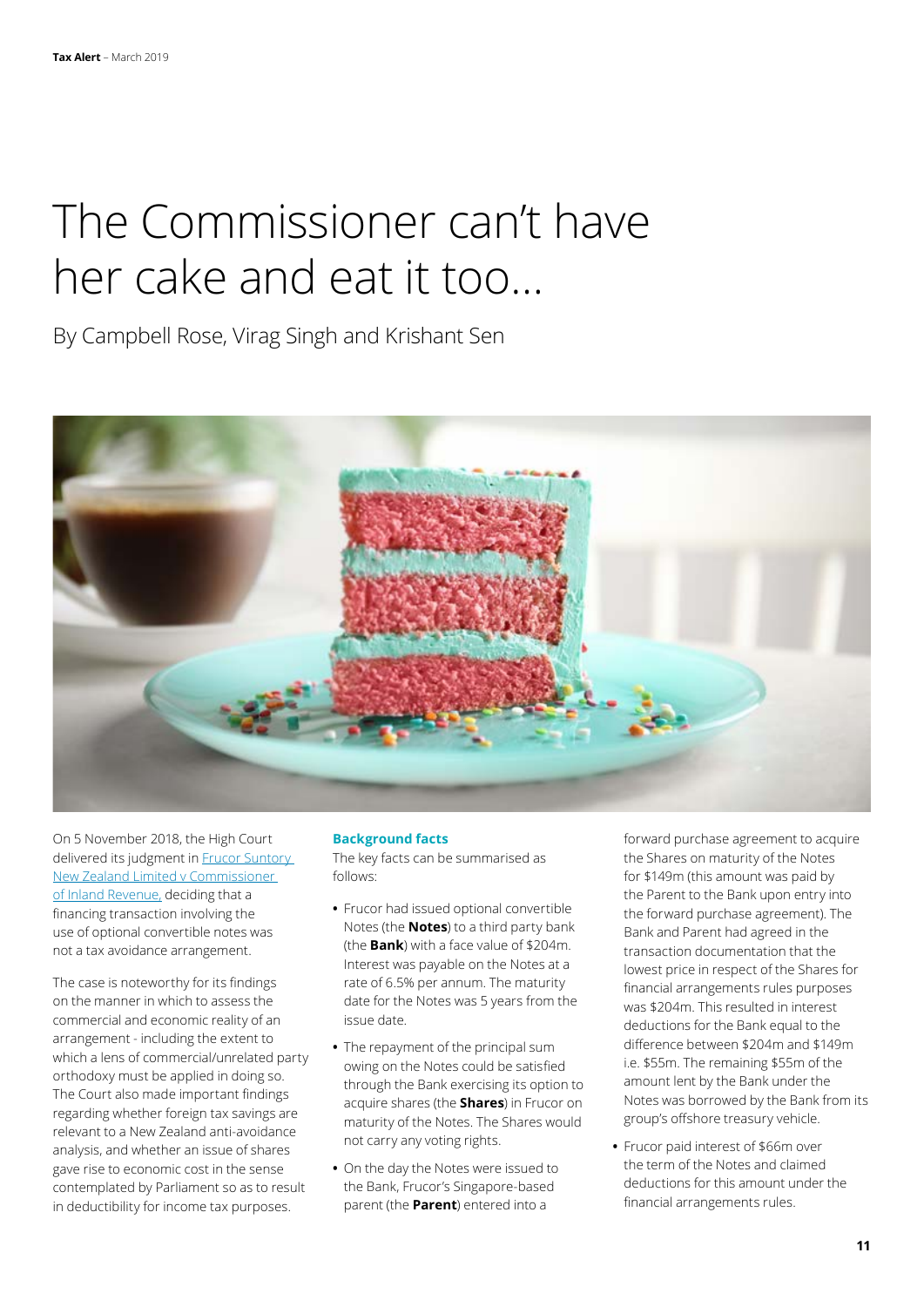**•** Frucor had used the funds borrowed under the Notes to buy back its shares for \$60m and to repay existing loans from the group treasury vehicle of \$144m.

The Commissioner of Inland Revenue (the **Commissioner**) denied Frucor's interest deductions for the full \$66m, arguing that the transactions constituted a tax avoidance arrangement. This was on the basis that "in reality" Frucor had borrowed only \$55m, being the \$204m issue price for the Notes, less the \$149m paid by its Parent to the Bank in respect of the forward purchase. The Commissioner sought to limit Frucor's interest deductions to \$11m, which represented the interest paid by the Bank on its borrowing from its treasury department.

In the High Court, Muir J disagreed with the Commissioner, deciding that the tax outcomes arising under the arrangement did not constitute tax avoidance.

# **Individual entity v economic group approach**

The Commissioner's argument relied heavily on expert evidence, and was predicated on what was referred to as the 'group approach'. On this approach – which Muir J referred to as a "seductive invitation to look at what was occurring 'in reality'" - Frucor and its Parent are treated as a single economic group, not individual entities in their own right; and the transactions are assessed at a group/consolidated level, looking at the net external position of entities under common control. At a group level, in the Commissioner's view, Frucor had borrowed only \$55m.

Muir J was not receptive to this analysis. His Honour noted that Parliament's intention on how particular rules are to be applied must be considered within the overall scheme of the income tax legislation. He illustrated this by noting that an economic group approach was inconsistent with at least three specific aspects of New Zealand's international tax regime namely the non-resident withholding tax (**NRWT**), thin capitalisation and transfer pricing regimes - and was more broadly inconsistent with the individual entity framework that underpinned them.



Muir J noted that, because New Zealand is a net importer of capital, NRWT provides an effective tool to protect New Zealand's tax base – and NRWT can only be effectively applied to interest payments between a New Zealand subsidiary and an offshore group member if they are separately recognised for tax purposes. His Honour went on to observe that the transfer pricing regime, and its underpinning arm's length principles, are premised on a separate entity approach. Finally, the thin capitalisation regime assumes individual entity recognition in a multi-national group context.

Against this backdrop, Muir J found that it could not be Parliament's intention to require that cross-border arrangements such as those at hand should be examined in terms of the overall impact at a group level.

Put another way, his Honour confirmed that taxation in a cross-border financing context where multiple tax regimes are in play requires separate entity recognition. The Commissioner could not cherry pick when to treat entities on an individual vs overall economic group basis.

#### **Foreign tax savings**

Muir J also confirmed that foreign tax savings do not constitute tax avoidance for the purposes of New Zealand's general anti-avoidance rule. He noted that the arrangement had "real and legitimate economic drivers, primary among them offshore tax minimisation".

His Honour found that the Commissioner had ignored (or at least understated) foreign tax motivators in undertaking her anti-avoidance analysis.

### **Manner in which the arrangement was carried out**

Muir J noted that the transaction involved real money flows. Actual amounts were lent to Frucor. Frucor actually paid out funds of \$60m for a share buy-back and \$144m to repay loans. Even the Commissioner's expert accepted that real money was involved.

Muir J noted that some aspects of the arrangements, such as the pricing of the Notes, were unorthodox. However, he did not see this as an indicator of tax avoidance in this case. His Honour noted that it is the relationship between the arrangement and the tax outcomes that should be examined - not whether a particular aspect of a transaction may seem different from an arrangement wholly between unrelated parties. He advised against placing the Notes within a "straightjacket of orthodoxy". Muir J observed that when assessing whether Frucor had 'gained the benefit' of a specific tax rule in an artificial and contrived way, it was not simply a matter of focussing on whether – compared to arm's length norms – aspects of the transaction might be described as unorthodox or even artificial.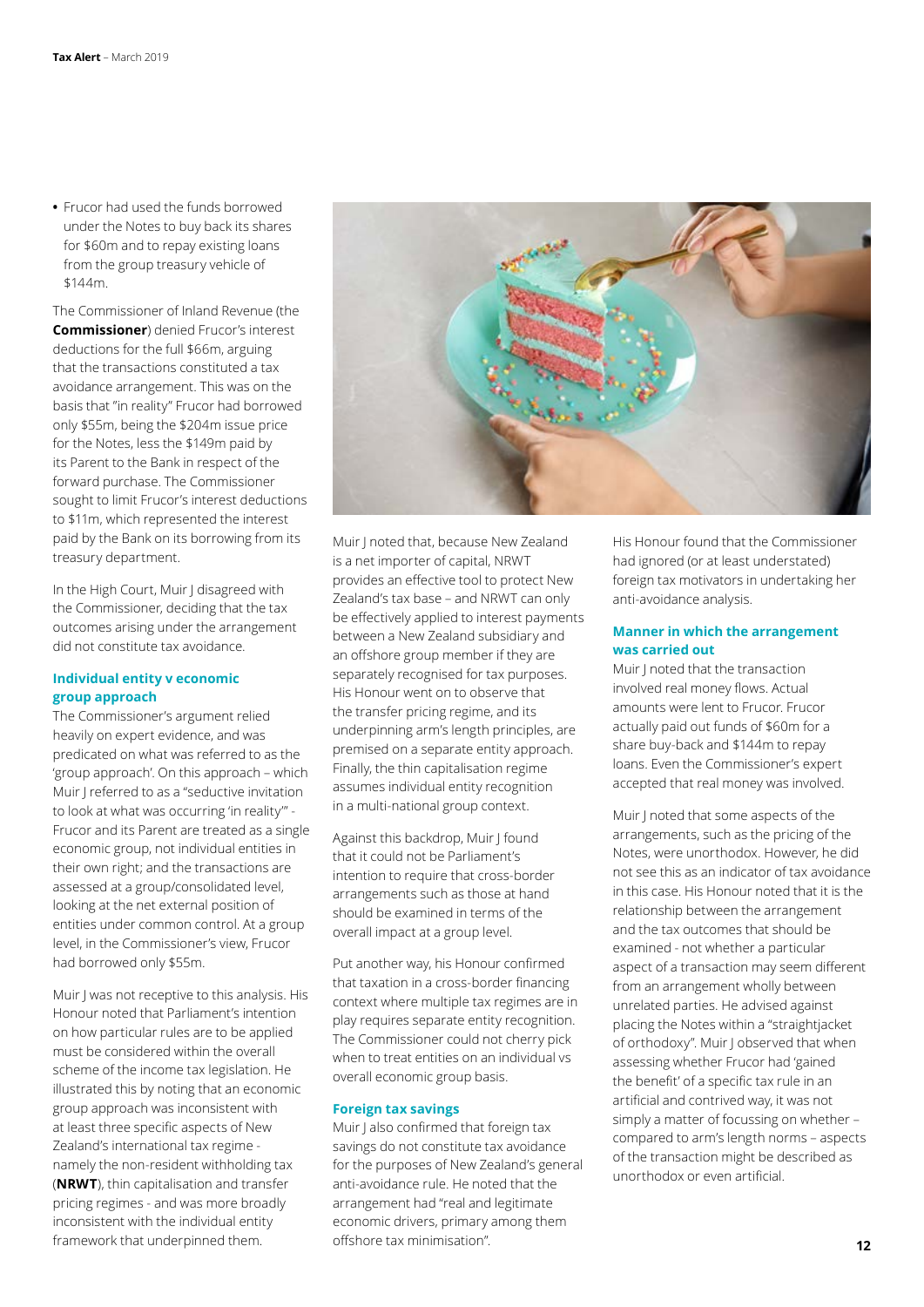Muir J also noted that absence of certain characteristics in a related party refinancing context, which would otherwise exist when "new debt" was being raised, cannot be regarded as a significant indicator of avoidance.

## **Artificiality, circularity and contrivance**

Muir J accepted that that the presence of artificiality and contrivance can indicate that an arrangement has been structured in a manner that is not reflective of its commercial and economic reality. However, here the transactions had a legitimate commercial purpose, which resulted in a real change to Frucor's funding structure. Genuine contractual obligations had been discharged, and so the Arrangement here was not circular in any sense relevant for anti-avoidance purposes.

### **"No cost" Argument**

One of the Commissioner's further points was that the Shares to be issued by Frucor on maturity of the Notes (which the Commissioner contended would inevitably be held by the Parent, not by the Bank) would involve no cost for Frucor and so was incapable of discharging a liability so as to give rise to a deduction as intended by Parliament.

Dismissing this argument, and endorsing Frucor's, Muir J noted that the financial arrangements rules and the Commissioner's determinations issued in respect of those rules (particularly in relation to convertible notes) contemplated that shares could be issued in discharge of legal obligations. His Honour could not find any distinction in this respect between share issues to a parent and to a third party.

In summary, Muir J found that Parliament must have intended for Frucor to:

- **•** take a deduction for interest economically incurred;
- **•** deduct financial arrangements expenditure deemed to be incurred over the life of a financial arrangement;
- **•** account for tax on a separate entity basis, even if it was a member of a multinational group; and
- **•** issue shares to satisfy a liability owed to a third party, including its Parent.

# **Shortfall penalties**

Having decided in favour of Frucor, Muir J considered, in the alternative, whether shortfall penalties for an abusive tax position (100% of the tax shortfall) would be imposed if he had found for the Commissioner.

The starting point was whether Frucor had taken an unacceptable tax position (i.e. fails to meet the standard of being about as likely as not to be correct). The inquiry was whether Frucor's arguments had substantial merit and whether they would be seriously considered by a court. Looking at the "commercial and juristic nature of the transaction", Muir J considered that there were strong arguments in Frucor's favour and that Frucor was always in a position to credibly challenge the Commissioner's economic analysis of the arrangement. For these reasons, his Honour found that Frucor did not take an unacceptable tax position.

#### **Conclusion**

Muir J's judgment is a refreshingly objective assessment of a cross-border financing transaction in an anti-avoidance context.

His Honour has made valuable comments in terms of what should really be involved in ascertaining the commercial and economic reality of an arrangement, and in particular what significance/relevance non-arm's length features should have on the anti-avoidance analysis. He has reconfirmed that assertions of artificiality, contrivance and circularity can be easily made by the Commissioner in an antiavoidance context, but these require the application of an objective and consistent lens in determining whether Parliament cannot have contemplated the tax outcomes in question.

Given the inevitable appeal of this decision, it will be interesting to see whether the Court of Appeal feels equally disinclined to accept the Commissioner's "seductive invitation", and will resist placing the transactions within a "straightjacket of orthodoxy".

At the very least, the *Frucor* judgment(s) will need to be reflected in the Commissioner's update of her interpretation statement on general anti-avoidance, which is currently a work-in-progress.



**Campbell Rose Partner** Tel: +64 9 303 0990 Email: camrose@deloitte.co.nz



**Virag Singh Director** Tel: +64 9 952 4208 Email: vsingh@deloitte.co.nz



**Krishant Sen Consultant** Tel: +64 9 303 0720 Email: ksen@deloitte.co.nz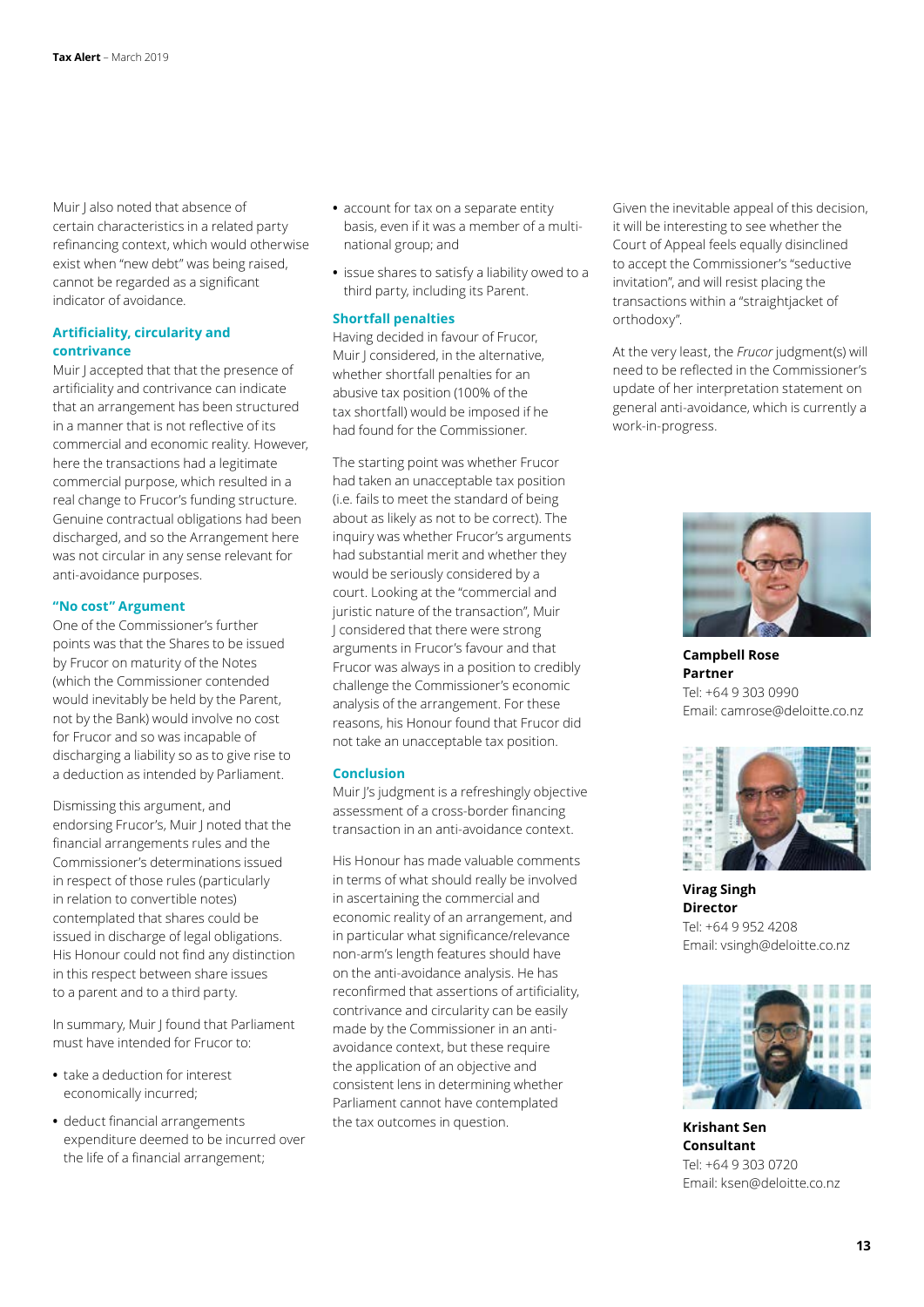# Interim digital services tax to be implemented ahead of OECD work



On 18 February 2019, the New Zealand government announced that it will issue a discussion document for consultation in May on the introduction of a digital services tax (DST). The DST is targeted at multinational companies offering social media networks, trading platforms and online advertising in New Zealand. Although the New Zealand government is committed to working with the OECD on a global solution (known as BEPS 2.0), there is concern that agreement could be several years away.

Until now, tax policy officials have been keeping a watching brief on other countries that are implementing unilateral measures. The New Zealand government feels that there is enough critical mass and that the country should move ahead with its own

work and be ready to implement the DST. It is intended that a New Zealand DST be introduced as an interim measure until the OECD reaches a consensus. Estimates are that if a DST is set at a range of between 2% to 3% of digital revenues, it could raise between NZD 30 million to NZD 80 million, but this will depend on how the tax is designed. Any proposals will go through a full consultation and legislative process, although the Minister of Revenue has suggested that the DST could be implemented and ready to apply from sometime in 2020.

The New Zealand government feels that there is enough critical mass and that the country should move ahead with its own work and be ready to implement the DST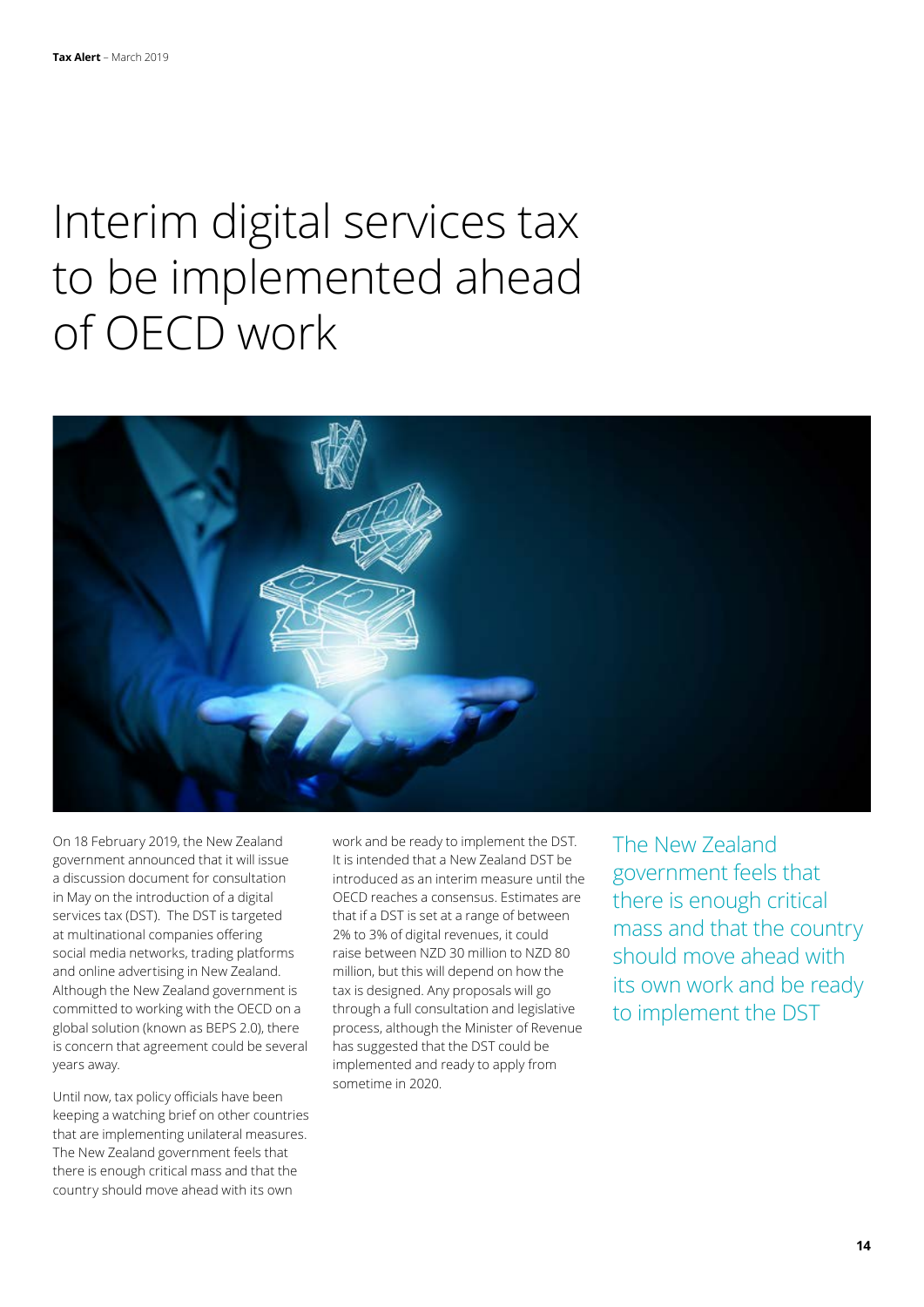# Snapshot of Recent Developments: March Tax Alert



#### **Policy Developments:**

**Taxation (Annual Rates for 2018-19, Modernising Administration, and Remedial Matters) Bill passes second reading with supplementary order papers introduced.**

The Taxation (Annual Rates for 2018-19, Modernising Administration, and Remedial Matters) Bill ("TARMTARM Bill") passed its second reading but not before two supplementary order papers ("SOP") were added to it.

[SOP No 188.](http://www.legislation.govt.nz/sop/government/2019/0188/latest/LMS155516.html) In addition to minor remedial amendments, this SOP also proposes income derived for the purposes of the purchase of disability support services is exempt income and group companies are included in the ASX-listed companies demerger dividend exemption.

[SOP No 189](http://www.legislation.govt.nz/sop/government/2019/0189/latest/LMS155557.html) proposes the New Zealand Memorial Museum Trust — Le Quesnoy is treated as a donee organisation under schedule 32 for a period of approximately 4 years. Gifts of money to the New Zealand Memorial Museum Trust — Le Quesnoy may be eligible for donee organisation tax breaks.

The Bill has now moved to the Committee of the Whole House stage.

**Taxation (Annual Rates for 2019–20, GST Offshore Supplier Registration, and Remedial Matters) Bill Supplementary Order Paper introduced**

[Supplementary Order Paper No. 193](http://legislation.govt.nz/sop/government/2019/0193/latest/whole.html#LMS161857) has been added to the [Taxation \(Annual](http://taxpolicy.ird.govt.nz/bills/52-114)  [Rates for 2019–20, GST Offshore Supplier](http://taxpolicy.ird.govt.nz/bills/52-114)  [Registration, and Remedial Matters\) Bill.](http://taxpolicy.ird.govt.nz/bills/52-114) This reintroduces the proposal to extend the Commissioner of Inland Revenue's care and management role, which was removed from the Taxation (Annual Rates for 2018- 19, Modernising Tax Administration, and Remedial Matters) Bill earlier this year.

The proposed amendments provide options to resolve legislative anomalies where there are issues with tax laws that produce outcomes which are inconsistent with clear and understood policy intent. The options allow for an Order in Council to be made on the recommendation of the Minister of Revenue, and provide the Commissioner of Inland Revenue with an exemption-making power. These can be used to modify the application of tax laws, at the optional application of taxpayers, for a limited period of time, and following a period of public consultation.

**Research and Development tax incentive draft guidance now available** On 25 February 2019 Inland Revenue released [draft guidance](https://govt.loomio.nz/rdtaxcredit) on how the R&D tax incentive regime will apply. They have made this available on a new forum where you can comment and view the draft guidance.

#### **ATO releases synthesized text of the MLI and the convention between Australia and New Zealand**

On 22 February 2019, the Australian Taxation Office published the [synthesized](https://www.ato.gov.au/law/view/pdf/mli/newzealand.pdf)  [text](https://www.ato.gov.au/law/view/pdf/mli/newzealand.pdf) which shows the modifications made to the treaty by the MLI. The text was jointly prepared by the competent authorities of Australia and New Zealand and represents their shared understanding of the modifications made to the treaty by the MLI. The sole purpose of the document is to facilitate the understanding of the application of the MLI to the Convention and therefore does not constitute a source of law.

Unless stated otherwise in the synthesized text, the provisions of the MLI will have effect with respect to the Australia - New Zealand Income Tax Treaty (2009) as follows:

- **•** with respect to taxes withheld at source on amounts paid or credited to nonresidents, where the event giving rise to such taxes occurs on or after 1 January 2019; and
- **•** with respect to all other taxes levied by Australia, for taxes levied with respect to taxable periods beginning on or after 1 July 2019; and
- **•** with respect to all other taxes levied by New Zealand, for taxes levied with respect to taxable periods beginning on or after 1 July 2019.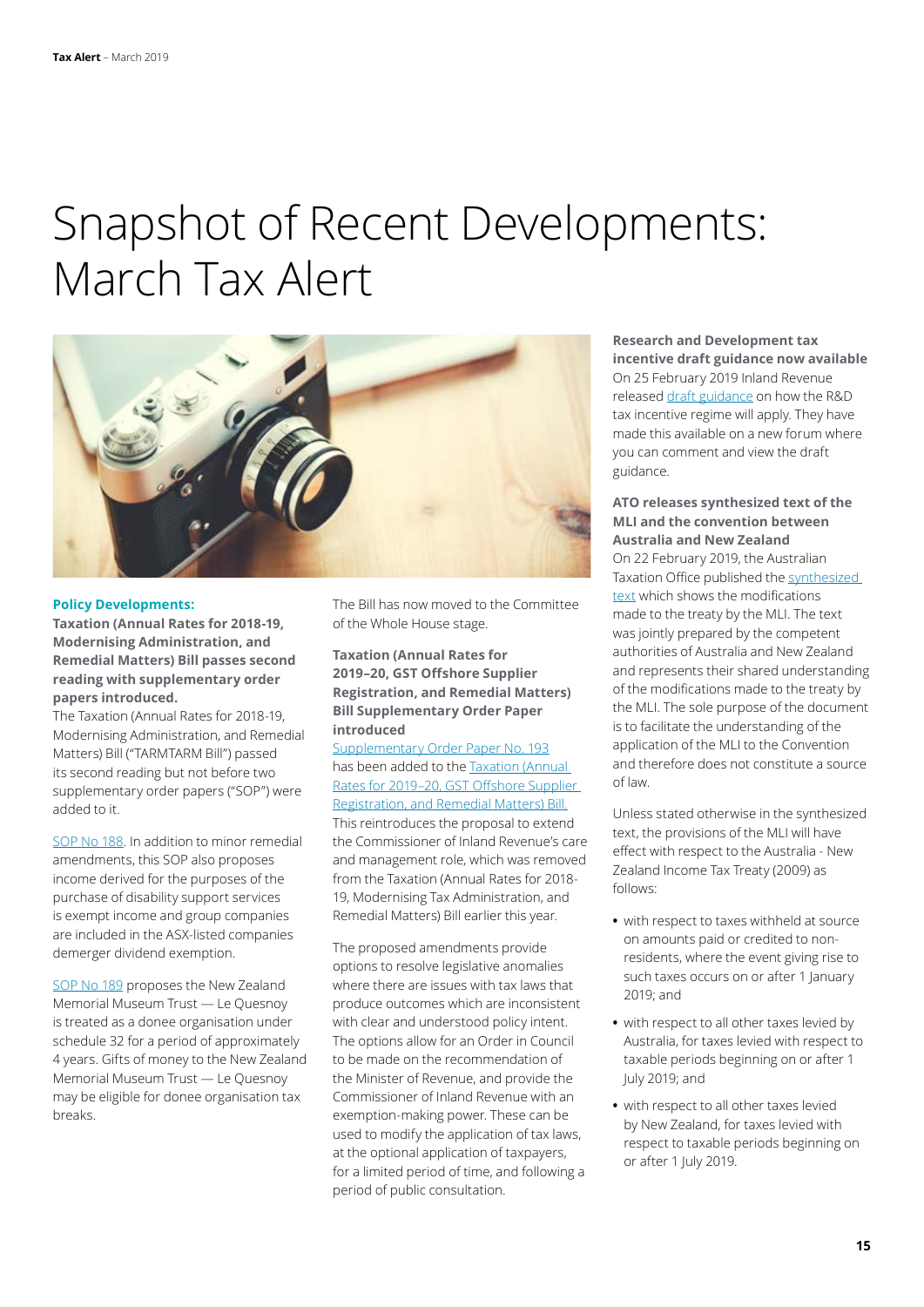

**Finalised Inland Revenue Items: Exemption from electronic filing – operational statement 19/01** On 8 February 2019, Inland Revenue released operational statement [OS 19/01](https://www.ird.govt.nz/resources/d/a/da5b8668-9419-44ec-847b-f274b8bf61ac/os19-01.pdf)  [Exemption from electronic filing](https://www.ird.govt.nz/resources/d/a/da5b8668-9419-44ec-847b-f274b8bf61ac/os19-01.pdf). The statement applies from 7 February 2019 to persons applying for an exemption from electronic filing pursuant to section 23G, 25P and 36BD(3) of the Tax Administration Act 1994. An exemption from the requirement to file returns or supply information digitally is available for those who are unable to comply due to lack, or inadequacy, of digital services.

# **Tax payments – when received in time – SPS 19/01**

On 20 February 2019 Inland Revenue released [SPS 19/01 – Tax payments – when](https://www.ird.govt.nz/technical-tax/standard-practice/processing/sps1901-taxpayments-whenreceivedintime.html)  [received in time](https://www.ird.govt.nz/technical-tax/standard-practice/processing/sps1901-taxpayments-whenreceivedintime.html).

The statement will apply from 1 March 2019 and will replace SPS 14/01 – Tax payments when received in time. The statement sets out Inland Revenue's practice of accepting a payment has been received on time. The statement covers electronic payments, debit/credit cards, cash and eftpos, payments by cheque, tax pooling, tax transfers, overseas electronic payments, and weekends and public holidays.

**Income tax – application of schedular payment rules to non-resident directors' fees – IS 19/01** On 28 February 2019 Inland Revenue released the finalised interpretation statement [IS 19/01: Income tax –](https://www.ird.govt.nz/resources/7/9/795b448a-91e2-4dfb-9147-231e693ebc1d/IS+19+01.pdf)  [application of schedular payment rules to](https://www.ird.govt.nz/resources/7/9/795b448a-91e2-4dfb-9147-231e693ebc1d/IS+19+01.pdf)  [non-resident directors' fees](https://www.ird.govt.nz/resources/7/9/795b448a-91e2-4dfb-9147-231e693ebc1d/IS+19+01.pdf).

The Interpretation Statement considers the situations in which tax must be withheld from directors' fees paid to non-residents. This includes a discussion of when directors' fees paid to non-residents are considered to have a New Zealand source. The Interpretation Statement then goes on to consider when and how much tax must be withheld and paid to the Commissioner, if withholding is required from directors' fees paid to a non-resident.

#### **Tax Cases:**

**Payments held to not be donations**  *[Church of Jesus Christ of Latter-Day Saints](https://forms.justice.govt.nz/search/Documents/pdf/jdo/59/alfresco/service/api/node/content/workspace/SpacesStore/7db0de2e-be09-4d66-8d33-90adfd479fe7/7db0de2e-be09-4d66-8d33-90adfd479fe7.pdf)  [Trust Board v CIR \[2019\] NZHC 52](https://forms.justice.govt.nz/search/Documents/pdf/jdo/59/alfresco/service/api/node/content/workspace/SpacesStore/7db0de2e-be09-4d66-8d33-90adfd479fe7/7db0de2e-be09-4d66-8d33-90adfd479fe7.pdf)*

The Court of Appeal ruled in favour of the Commissioner in a case concerning whether payments made to a church in order to support a missionary serving overseas are donations per section LD 1. The case concerned payments made by missionaries and family members of missionaries, who are required to contribute funds towards the work of other missionaries in New Zealand. The Commissioner successfully argued that the payments were made to meet the costs of the mission and not gifts, as they were not made gratuitously to the trust.

The case considered considerable discussion over the meaning of gift. The court concluded that payments made by the missionary, parents and grandparents are not gifts, however payments made by siblings, other distant relatives and other unrelated members of the Church are gifts for this purpose.